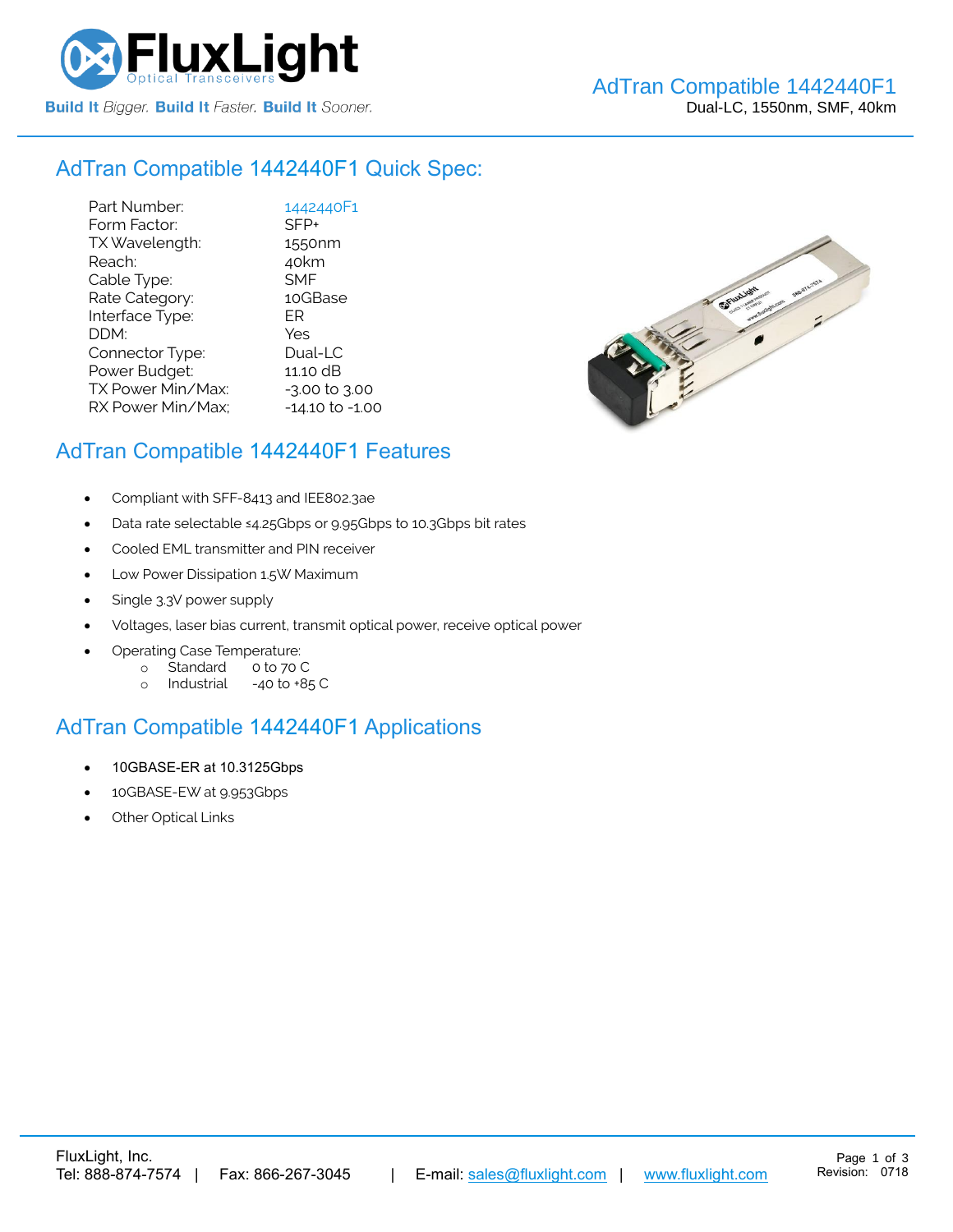

**Build It Bigger. Build It Faster. Build It Sooner.** 

# Electrical Characteristics (Condition: Ta=TOP)

| <b>Parameter</b>                  | <b>Symbol</b> | Min.    | <b>Typ</b> | Max.      | <b>Unit</b> | <b>Notes</b>                    |
|-----------------------------------|---------------|---------|------------|-----------|-------------|---------------------------------|
| CML Inputs(Differential)          | Vin           | 150     |            | 1200      | $mV p-p$    | AC coupled inputs               |
| <b>Supply Current</b>             | <b>ICC</b>    |         |            | 300       | mA          |                                 |
| Input Impedance (Differential)    | Zin           | 85      | 100        | 115       | ohm         | $\mathsf{R}$ in > 100 kohm @ DC |
| Tx_Disable Input Voltage - Low    | VIL           | $\circ$ |            | 0.8       | $\vee$      |                                 |
| Tx_Disable Input Voltage - High   | <b>VIH</b>    | 2.0     |            | 3.45      | $\vee$      |                                 |
| Tx_Fault Output Voltage - Low     | <b>VOL</b>    | $\circ$ |            | 0.5       | $\vee$      |                                 |
| Tx_Fault Output Voltage - High    | <b>VOH</b>    | 2.0     |            | $Vcc+0.3$ | $\vee$      |                                 |
| <b>CML Outputs (Differential)</b> | Vout          | 350     |            | 700       | mV pp       | AC coupled outputs              |
| Output Impedance (Differential)   | Zout          | 85      | 100        | 115       | ohms        |                                 |
| Rx_LOS Output Voltage-Low         | <b>VOL</b>    | $\circ$ |            | 0.5       | $\vee$      |                                 |
| Rx_LOS Output Voltage-High        | <b>VOH</b>    | 2.5     |            |           | $\vee$      |                                 |

### Optical Characteristics (Condition: Ta=TOP)

| <b>TX</b>                        |         |                  |                          |                          |                          |             |
|----------------------------------|---------|------------------|--------------------------|--------------------------|--------------------------|-------------|
| <b>Parameter</b>                 |         | <b>Symbol</b>    | Min                      | <b>Typ</b>               | <b>Max</b>               | <b>Unit</b> |
| Data Rate                        |         |                  | $\overline{\phantom{a}}$ | 10.3                     | $\overline{\phantom{0}}$ | Gb/s        |
| 9µm Core Diameter SMF            |         |                  |                          | 10                       |                          | Km          |
| Centre wavelength                |         | λс               | 1530                     | 1550                     | 1565                     | nm          |
| Output Spectral Width(-20dB)     |         | Δλ               | $\overline{\phantom{a}}$ | $\qquad \qquad$          | $\mathbf{1}$             | nm          |
| Average Output Power             |         | $P_{\text{out}}$ | $-3$                     | $\overline{\phantom{a}}$ | $+3$                     | dBm         |
| <b>Extinction Ratio</b>          |         | ER               | 6                        | $\overline{\phantom{a}}$ | $\overline{\phantom{0}}$ | dB          |
| Average Power of OFF Transmitter |         |                  |                          |                          | $-30$                    | dBm         |
| Side Mode Suppression Ratio      |         | <b>SMSR</b>      | 30                       |                          |                          | dB          |
| Input Differential Impedance     |         | Zin              | 90                       | 100                      | 110                      | Ω           |
| <b>TX Disable</b>                | Disable |                  | 2.0                      |                          | $Vcc+0.3$                |             |
|                                  | Enable  |                  | $\circ$                  |                          | 0.8                      | $\vee$      |
| <b>TX Fault</b>                  | Fault   |                  | 2.0                      |                          | $Vcc+0.3$                |             |
|                                  | Normal  |                  | $\circ$                  |                          | 0.8                      | $\vee$      |